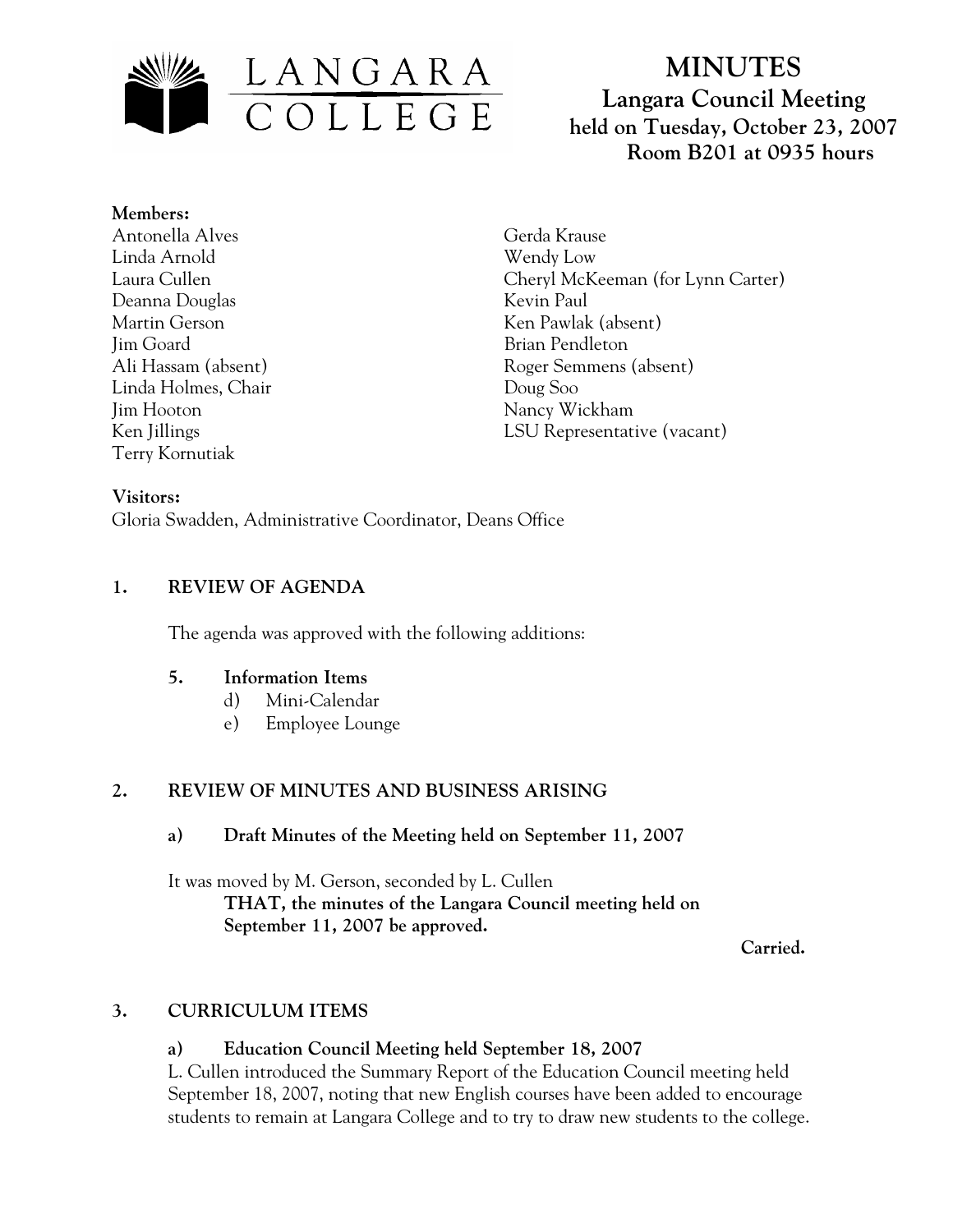She further noted that a motion was passed at Education Council to establish a Research Ethics Committee and she identified that the members are listed in the Summary Report attached to the agenda.

L. Cullen noted that the report contained no items with financial implications.

It was moved by L. Cullen; seconded by L. Arnold **THAT, the Summary Report for the Education Council meeting held September 18, 2007 be received.** 

**Carried.** 

## **4. INFORMATION ITEMS**

#### **a) Canadian GHG – Gold Champion Level Reporter**

L. Holmes noted that Langara College has again been recognized as a Gold Champion Level Reporter by the Canadian GHG Challenge Registry. She noted that this is the highest level of achievement and acknowledges the College's effort and dedication towards the reduction of greenhouse gas emissions in Canada. The Canadian GHG Challenge Registry is Canada's only voluntary, publicly accessible national registry of greenhouse gas baselines, targets, and reductions whose primary objective is to challenge companies to demonstrate meaningful actions that contribute towards the reduction of Canada's GHG emissions.

Kudos went to Deanna Douglas, Jay Strachan, and the Facilities Department (including contractors) for their ongoing support and commitment to the College's Energy Management program.

## **b) Budget 2008-2009**

D. Douglas reminded members that November  $2<sup>nd</sup>$  is the deadline to have all budget documents submitted to Finance.

She provided a brief overview of the 2008-2009 Budget noting that the budget year is starting with a shortage of approximately \$1.5M which is mainly due to one-time funding of \$1.1M that will not be received for next year and a pension increase of \$0.4M. A question arose regarding mandatory fees and unavoidable expenses. D. Douglas replied that mandatory fees and/or unavoidable expenses should be put in Status Quo and be so noted. She stressed that these should not go into enhancements.

D. Douglas distributed a copy of the 5-year capital plan entitled "Operating Capital Plan – 2007/08 to 2010/11" (a copy is attached to these minutes) and indicated that some departments have not provided requests for the full five years and should be reminded that this is required. Questions were raised relative to changes to the current plan. All changes to the plan need to be noted in budget input documents.

D. Douglas noted that there will be a 2007-2008 budget review at the November meeting of the Administration and Finance Committee of the College Board.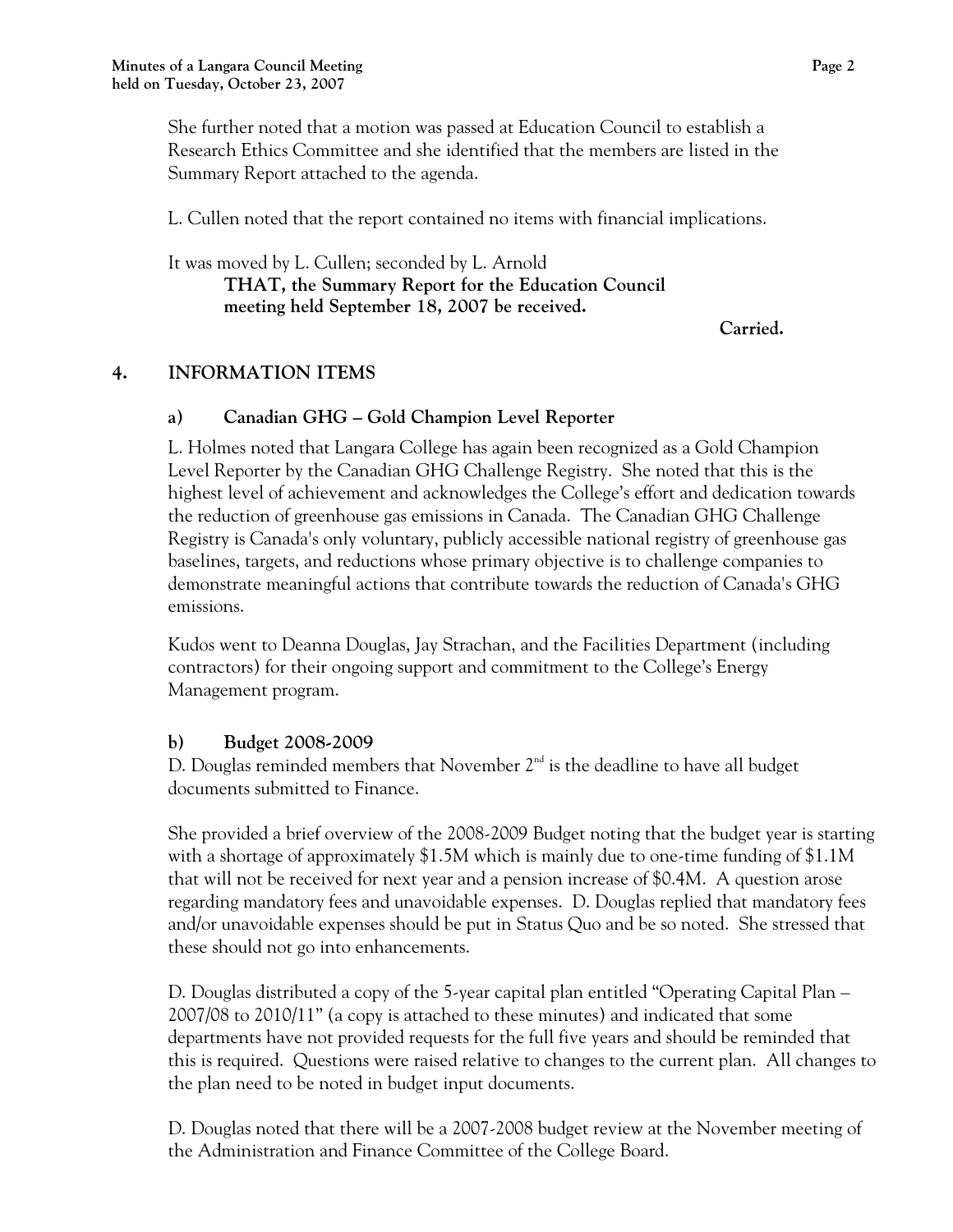## **c) Department Name Change - Physics**

M. Gerson noted that there will be a gradual name change of the Physics Department to become the "Department of Physics and Astronomy."

## **d) Mini-Calendar**

L. Holmes introduced this topic by indicating that she had a discussion with L. Cullen about this issue and that they agree on what she was about to present. L. Holmes thanked L. Cullen for completing a most thorough analysis of the mini-calendar identifying areas where the wording could be improved and areas that need to be looked at because they have been repeated "as is" over several years. L. Holmes indicated that L. Cullen recently distributed a letter that identified a fair number of issues and questions about the 2007- 2008 mini-calendar. She noted that L. Cullen's analysis was based on a view that the minicalendar was an official document representing programs and courses of the college. L. Holmes noted that N. Wickham provided a response to the document from the perspective that it is a marketing tool for the college.

L. Holmes had asked M. Gerson and L. Arnold to evaluate the mini-calendar documentation from L. Cullen and N. Wickham and they determined that if the view is taken that the mini-calendar is an official document, then L. Cullen's analysis is correct. If the view is taken that the mini-calendar is a marketing tool, then N. Wickham's analysis is correct.

L. Holmes then noted that the Deans and Division Chairs had asked J. Hooton to forward a draft College Calendar policy to Education Council in the Spring of 2007 and in that policy the on-line calendar is identified as the sole official document regarding college programs and courses.

L. Holmes identified for members that the mini-calendar is a marketing tool only and she commented that the mini-calendar had been proofread annually by numerous people including Deans and Division Chairs, some who were replacing others during their holiday period. It is clear that no matter what amount of time is provided to do proof reading that it needs to be done in a very careful manner to ensure that information is correct (i.e. Geology as a course being misplaced in Molecular Biology for several years in a row).

L. Cullen indicated that she agreed with L. Holmes that the mini-calendar is a marketing tool and in response to a question about whether the content of this mini-calendar has devastating errors, L. Cullen agreed to support L. Holmes' decision not to withdraw the mini-calendar from circulation.

# **e) Employee Lounge**

B. Pendleton commented that though he understands that the employee lounge is a work in progress, the state of it is quite embarrassing. He noted that there are old pop machines and signage in the area where the servery used to be and that the atmosphere is quite unappealing. He asked when the employee lounge was going to be renovated and is it possible to remove the items being stored there. D. Douglas noted that the lounge will be completed by mid-December. She noted that she will discuss with W. Lannard about